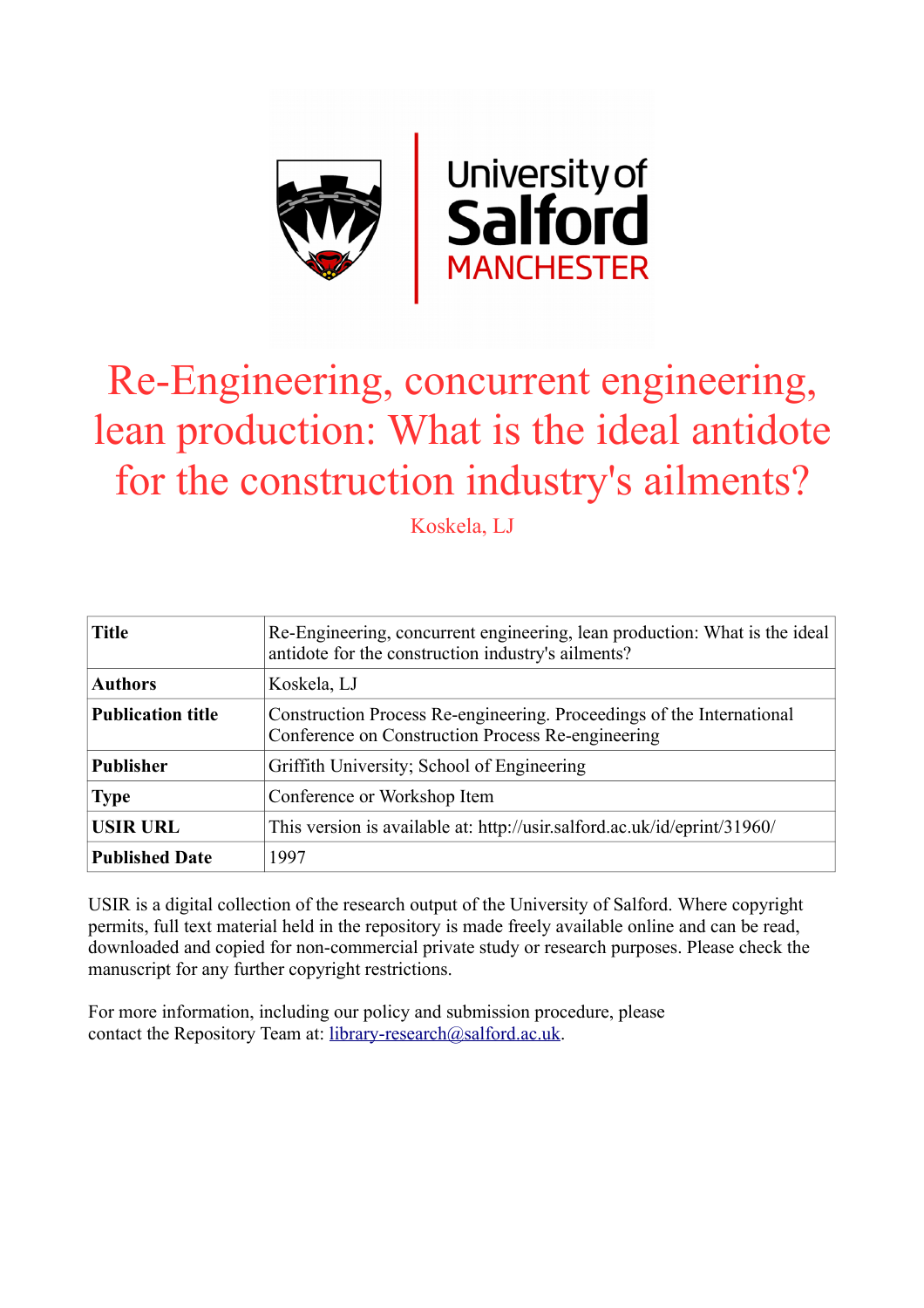# **RE-ENGINEERING, CONCURRENT ENGINEERING, LEAN PRODUCTION: WHAT IS THE IDEAL ANTIDOTE FOR THE CONSTRUCTION INDUSTRY'S AILMENTS? OR WHAT IS THE RIGHT QUESTION?**

# **Lauri Koskela**

VTT Building Technology, Espoo, Finland

#### **Abstract**

It is widely agreed that the practice of construction is deficient and requires improvement. However, the construction research community has had little to contribute to a solution, except trialling new approaches from general management scene or advancing technological tools. It is argued that a new research frontier is needed, where integral understanding of operations, construction and computing is created. Through this understanding, real progress can be achieved.

**Keywords**: Lean production, concurrent engineering, re-engineering, operations management, construction engineering and management, construction computing

**Lauri Koskela** is a Senior Researcher at VTT Building Technology. He specializes in lean construction and concurrent engineering.

# **INTRODUCTION**

Several new approaches are presently being introduced in construction science. Regarding lean production, the International Group for Lean Construction has existed since 1993. Annual conferences**<sup>1</sup>** are the main activity of this group. The First International Conference on Concurrent Engineering in Construction was held in July 1997 in London. This Conference on Re-engineering in Construction is the first of its kind.

So it is no wonder, if the question of the title comes to mind. Re-engineering, concurrent engineering, lean production: what is the ideal antidote for the construction industry's ailments? However, I think this is a wrong question. Not only simply wrong, but threefoldly wrong. First, these three approaches share a common theoretical basis, and their core contribution is more or less the same. In consequence, it is wrong to oppose them with each other. Secondly, these approaches are generic ones; they in themselves do not add to our understanding specifically of construction and its management. However, exactly the lack of understanding may be the source of many a problem. Thirdly, the important but problematic issue of computing in construction is overseen in this question (even if it could be claimed that re-engineering covers it).

In this paper, these three claims are treated in turn.

# **UNDERSTANDING OPERATIONS**

1

<sup>1</sup> The papers of the three first conferences are available in (Alarcón 1997).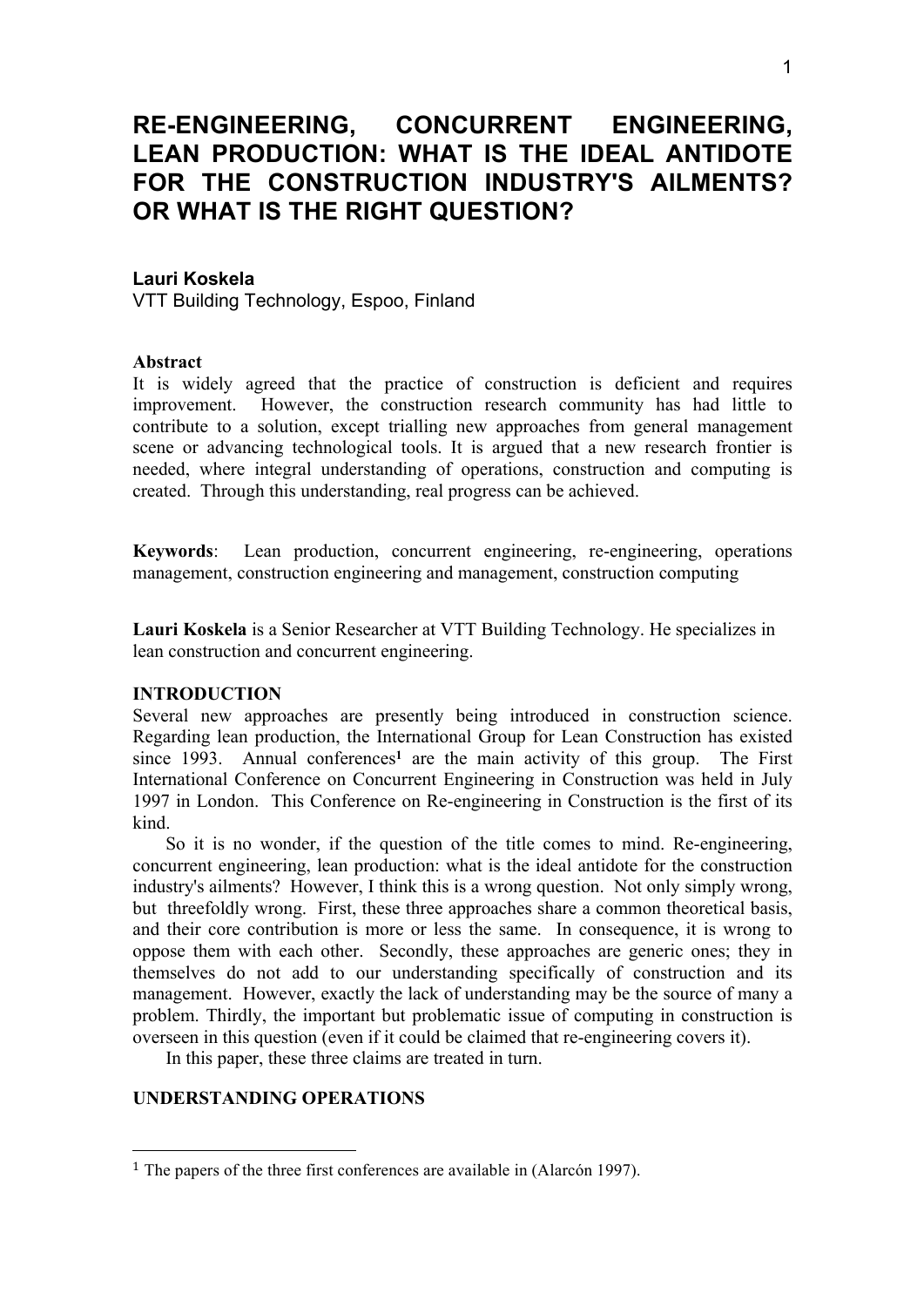#### **Operations management: the umbrella**

From the point of scientific taxonomy, lean production (LP), concurrent engineering (CE) and re-engineering (RE) are all subsets of the "mother" discipline of operations management (called also, in a somewhat narrower sense, production management; in the beginning of the century, industrial engineering was the corresponding discipline). The concept of operation refers to the fact that it is (mostly physical) operations, rather than strategy, that is addressed. Also that concept is convenient in that it covers both production, service and administrative operations.

During this century, the discipline of operations management and its predecessors has largely subscribed to one overarching conceptual framework: conversion model. The core of the conversion model is in (1) seeing operation (production, design, etc.) as a conversion2 of inputs into outputs (Grubbström 1995), and (2) in the idea of breaking up the total conversion into smaller, more manageable conversions (analytical reductionism).

However, in the first decades of this century, there were also other conceptual frameworks in industrial engineering. These will be discussed next.

### **Sources of the "new" ideas**

Conceptually, the new approaches (LP, CE, RE) are based on such ideas as elimination of waste; time compression as a means for waste elimination; emphasis on processes rather than on individual activities. Actually, most of these underpinnings were discussed in classical industrial engineering.

The concept of waste was widely used already in the twenties, and the relation between time compression and waste was well known. In the Report on Elimination of Waste in Industry, the following is stated (Anon. 1921):

Conscious production control tends to reduce or eliminate waste by shortening the total time of production.

It was recommended that processes should be addressed first, before individual activities; today we would call this as process-orientation (Clark 1922):

The part of the work of management described above, that is, keeping work moving through the plant at a rapid pace, should be well organized before very much time is devoted to individual production, because the delays under the control of management are usually much greater in extent than those under the control of individual workmen, and because improvements in the management will have an appreciable effect on the output of the workmen.

The rationale of process redesign and improvement was formulated by Frank and Lilian Gilbreth (1922) in a paper advocating process modeling as follows:

Every detail of a process is more or less affected by every other detail; therefore the entire process must be presented in such a form that it can be visualized all at once before any changes are made in any of its subdivisions.

The Gilbreths refer to improvements that presently would be obviously called reengineering:

In many instances recording industrial processes in process-chart form has resulted in astonishing improvements.

However, for reasons unknown to me, these ideas fell into disgrace and were taken seriously<sup>3</sup> and re-adopted only decades later, first by industrial engineers at Toyota, and

1

<sup>2</sup> The term transformation is also often used.

<sup>3</sup> Shingo (1988) explicitly refers to the above quoted paper of the Gilbreths as the stimulus to his JIT theory.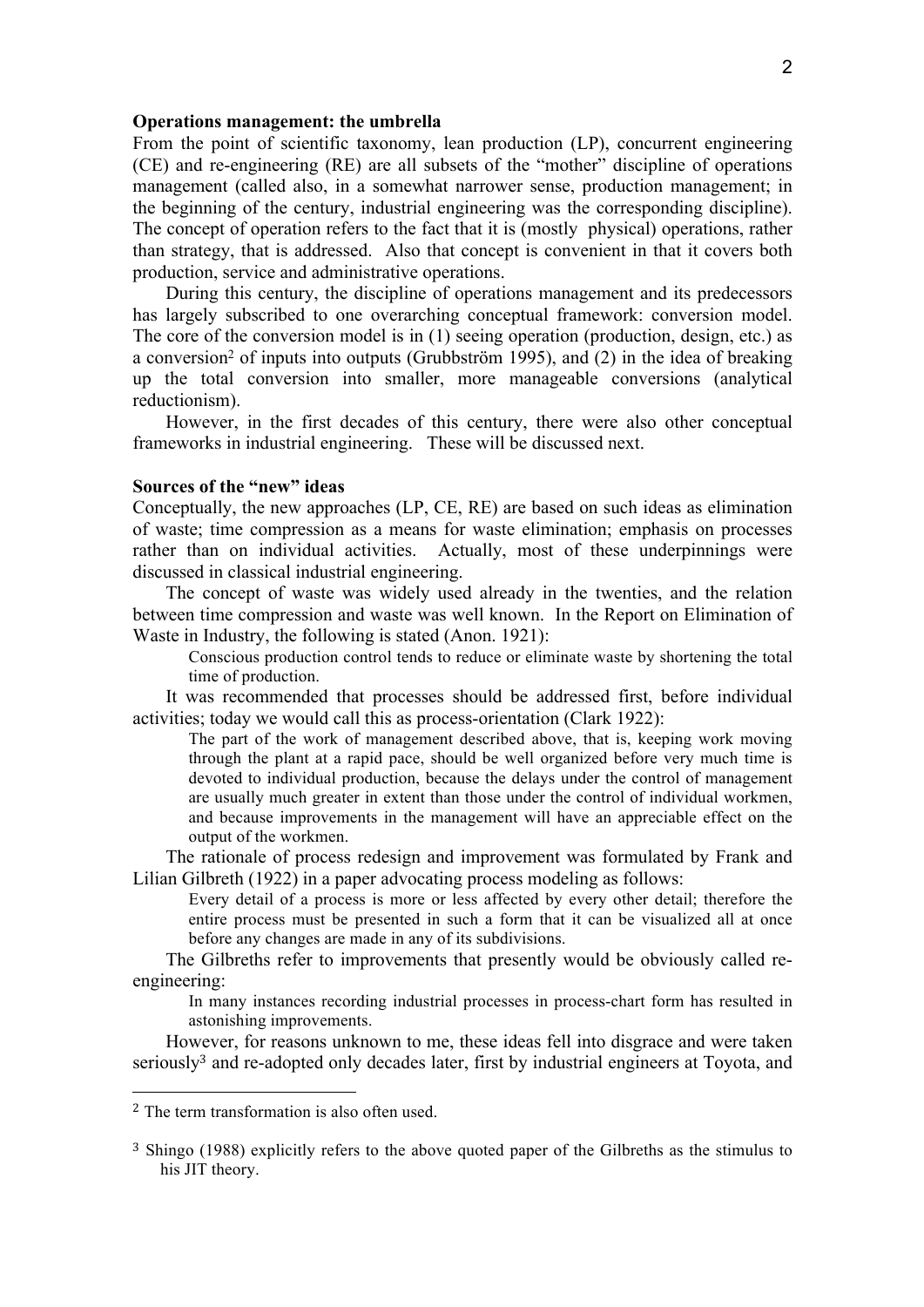then, under the title of JIT, by other manufacturing communities. Thus JIT and all later associated approaches make up a continuation of the research agenda and the tradition of industrial engineering of the beginning of this century.

#### **Diffusion**

1

The application of these "new" ideas from industrial engineering has diffused from production (lean production) to engineering design (concurrent engineering) and general business administration (process re-engineering). Because it is called differently in these three application areas, let us summarize these:

*Lean production.* Lean production refers to a new set of conceptualization, principles, methods and tools of production, comprehensively documented by Womack and Jones (1990, 1996). The objective in lean production is to decrease the inherent waste in production, in contrast to the conventional approach of replacement of human labour through technology. The roots of lean production are in the evolution of JIT techniques at Toyota and related theoretical work (Shingo 1988). In West, lean production has mainly diffused as engineering based approach without major research contribution.

*Concurrent engineering.* Concurrent engineering has been defined as a design process where all life cycle phases of a product are considered simultaneously from the conceptual stage through the detailed design stage (Kusiak 1993). Like lean production, concurrent engineering has originated in Japan and diffused through professional circles. But in contradiction to lean production, it has evolved solely through engineering practice, rather than based on new theoretical insights (Sobek & Ward 1996). Thus, it is no wonder that there is confusion about the definition and underlying theory of concurrent engineering. Thus, in a recent overview on concurrent engineering (Prasad 1996), not less than eight common definitions of concurrent engineering are listed. However, it can be shown that concurrent engineering is based on the same conceptualizations as lean production (Koskela & Huovila 1997).

*Process re-engineering.* This approach, which recently has rapidly diffused in the areas of business management, service industries and public administration, stresses a radical reconfiguration of work processes and tasks, especially with respect to information technology as an enabler (Davenport 1993, Hammer 1990). Conceptually and theoretically, its roots are in industrial engineering, especially in JIT and quality approaches.4 Like its fellow approaches, it has diffused through professional and consultant circles. The major research contribution of re-engineering is the simultaneous consideration of computer and non-computer means for process redesign.

<sup>4</sup> Actually, in an early contribution, Davenport and Short (1990) suggest to call the emergent new approach as new industrial engineering. However, the term re-engineering became established.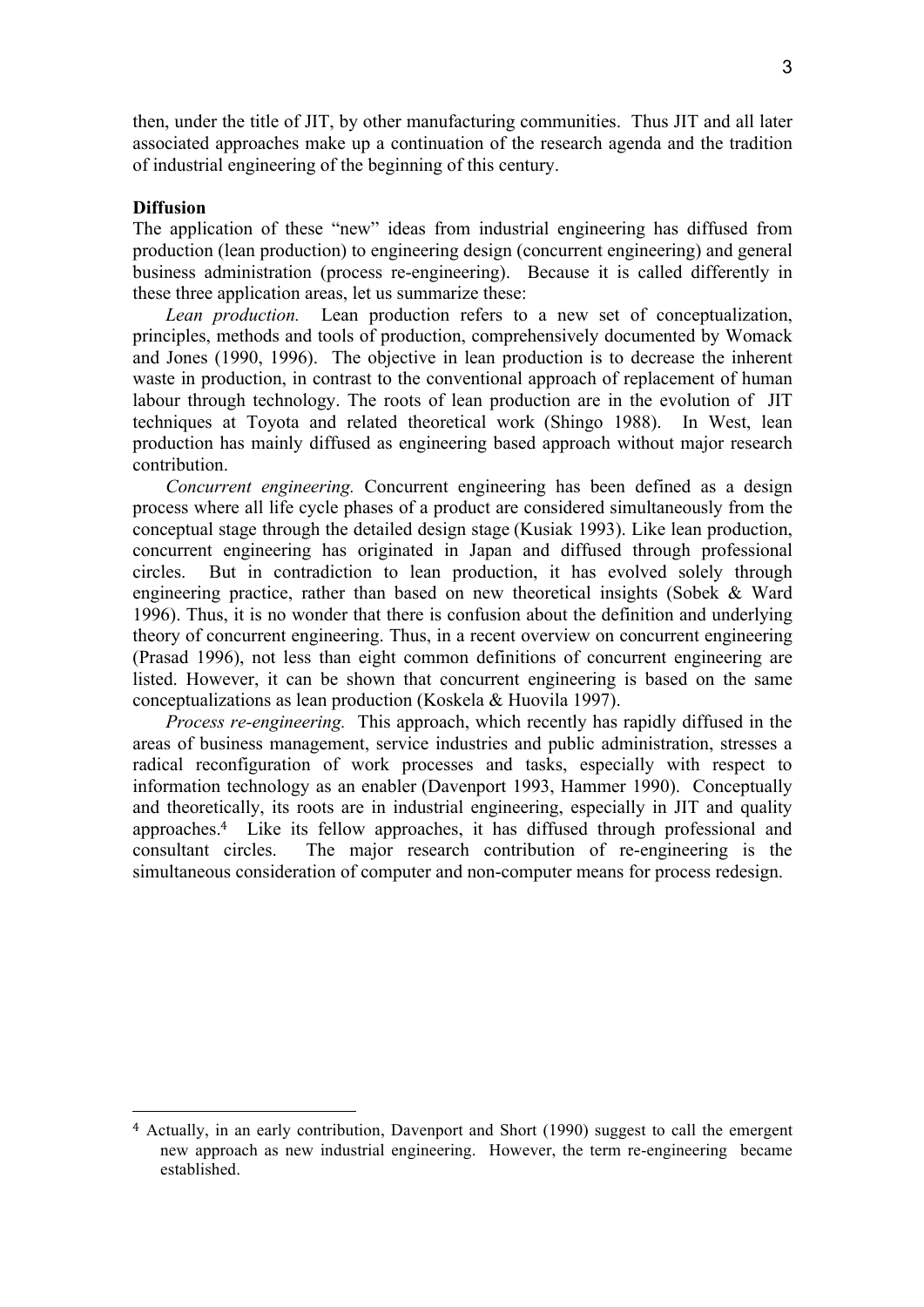#### **What is common?**

Lean production, concurrent engineering and re-engineering have two common features; (1) they subscribe to the same theoretical foundation, (2) this theoretical foundation is not explicit nor mature (argued in more detail in Koskela (1996)).

Indeed, the common feature of lean production, concurrent engineering and reengineering is that they all strive to address the deficiencies of the conversion model through richer conceptual foundations. By means of the concept of flow, such important features as time, space and uncertainty, abstracted away in the conversion model, are addressed. By means of the conceptual scheme of a supplier-customer pair, the interdependencies in the flows are covered.

However, both these three approaches and the mother discipline of operations management are startlingly unaware<sup>5</sup> of their conceptual foundations. It is also understandable, that these foundations, when not explicit, have not developed further towards sharper concepts and formalization.

Thus, the theoretical and conceptual foundation of operations management needs to be made solid and explicit. Until this happens, we are in the difficult and confusing situation that even the most fundamental concepts, like operation, process and value, are generally used in several, sometimes diametrically opposed meanings.

#### **What is the ideal antidote?**

1

Thus, lean production, concurrent engineering and re-engineering are not alternatives, but titles for specific knowledge regarding the application of up-to-date operations management principles in different types of operations. All are needed in construction.

#### **UNDERSTANDING CONSTRUCTION**

However, the adoption of better generic operations management concepts in construction is not enough. There is a need to understand, which kind of operations make up construction. This is illustrated in Table 1.

*Table 1. The different levels of knowledge in regard to operations.*

| Conceptualization of operations; related universal laws and principles       |  |
|------------------------------------------------------------------------------|--|
| Taxonomy of operations                                                       |  |
| Design, control and improvement principles for different types of operations |  |
|                                                                              |  |

Do we understand the specificities (or peculiarities) of construction? No. There is very little direct research into this issue, one notable exception being Nam and Tatum (1988). It is true, that in many studies the specific features of construction are commented, but there is little cumulation of knowledge in this regard.

This lack of construction related theories has not gone unobserved by researchers. The lack of sufficient conceptual framework for construction project organizational design has been discussed by Sanvido (1988). Laufer and Tucker (1987) suggest an overall re-examination of the philosophy of project management. Halpin (1994) claims that "we have not gone far enough in seeking a basic framework for the construction of facilities".

 $5$  For example, the recommendable new textbook on operations management (Slack & al. 1995) still subscribes to the view of operation as a transformation. The same is the situation in other textbooks studied.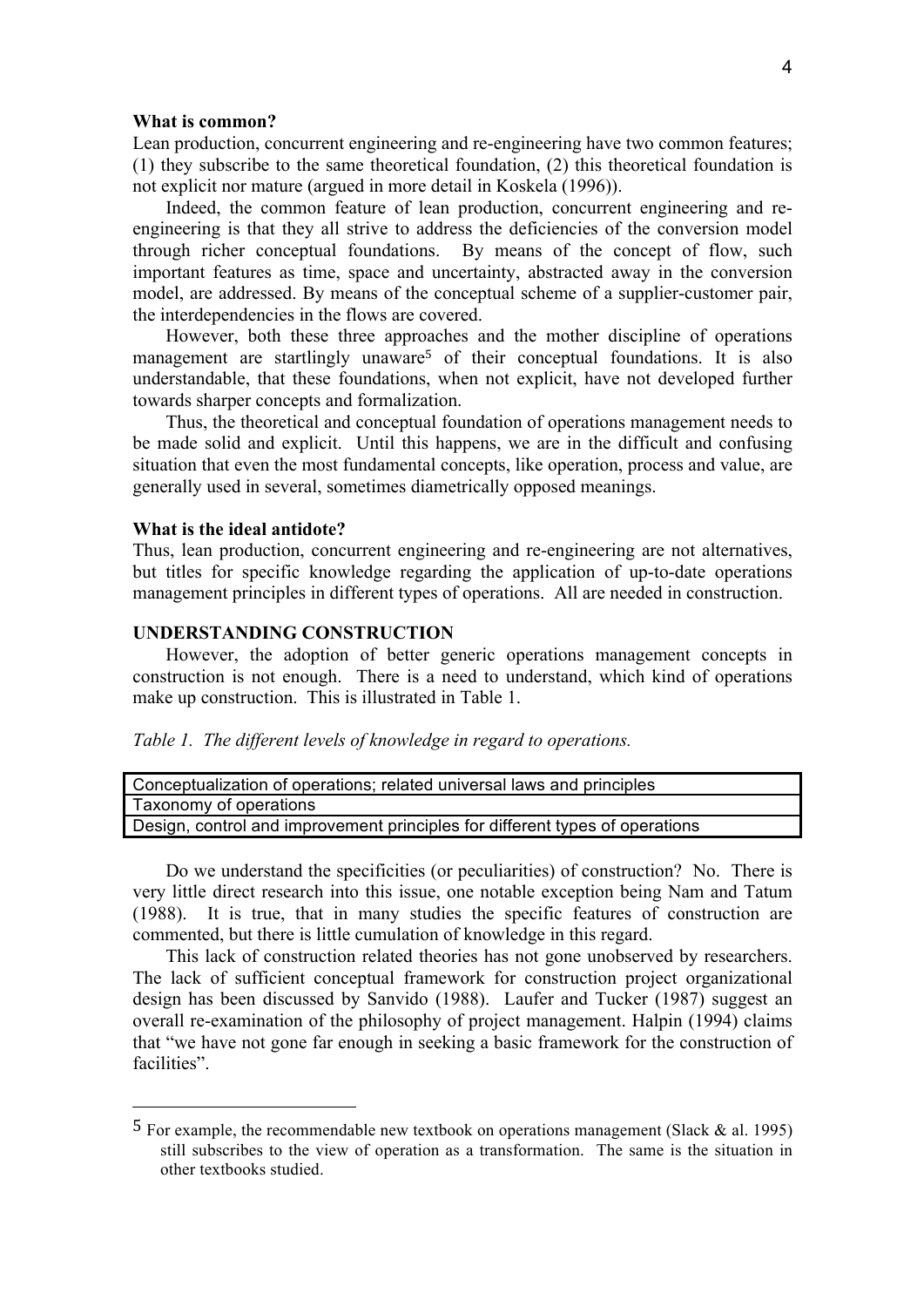What impacts has this lack of construction theories? Shortly, we have been without filter and focus. Firstly, a construction theory would provide a filter, by means of which it is possible to consider the applicability of methods and techniques, originated in other contexts, in construction. Lacking such a filter, we often have heroically tried to adopt and adapt such technologies that just do not or only poorly match with construction reality.

A classic example is provided by the Critical Path Method (CPM). The shortcomings of the CPM from construction point of view have since long been pointed out: it does not support the analysis of spatial work flows on site, as critics have since long argued (Peer 1974, Birrell 1980). Not until the 90'ies has research started to address this issue; in fact, Russell and Wong (1993) show that it is possible to define a generalized method that overcomes this problem.

Secondly, our research has lacked a sharp focus. There has not been any concentrated effort (research frontier) to address the issues and problems specific to construction, which obviously will not be alleviated by just waiting for new methods from outside. Such specific issues include, for instance, one-of-a-kind production, site production and temporary organization.

Here production control in site production provides for an example. As Ballard and Howell (1997) argue, construction can be said to have not had a theory of production control proper, that would take into consideration the high degree of uncertainty of construction operations.

To sum up: in our eagerness to welcome external concepts and methods, we have turned our back to construction, and largely failed to cultivate and accumulate knowledge about our subject proper. The theory of construction invites for research.

# **UNDERSTANDING COMPUTING**

Unavoidably, we have to extend our discussion to computing when considering improvement of construction. At the risk of oversimplification, I would argue that the underlying conceptual framework (or mental model) of construction computing has been like in Figure 1: Computing (information technology implementation) leads directly to benefits and improvement of construction. This corresponds to the general approach to the use of information technology, largely prevalent still in the beginning of the 1990's (Davenport 1993). Due to its excessive focus on technology, rather than the context of its application, this view has developed to a bottleneck in itself (Davenport 1994).

However, associated with this framework when used in construction, there often are three additional, implicit ideas that require critical evaluation:

- Computing provides the primary tool for solving problems in construction.
- Computing provides the (or a) theory for understanding construction.
- Construction computing is intrinsically valuable.



*Figure 1. Underlying conceptual framework of construction computing (inspired by Davenport (1993)).*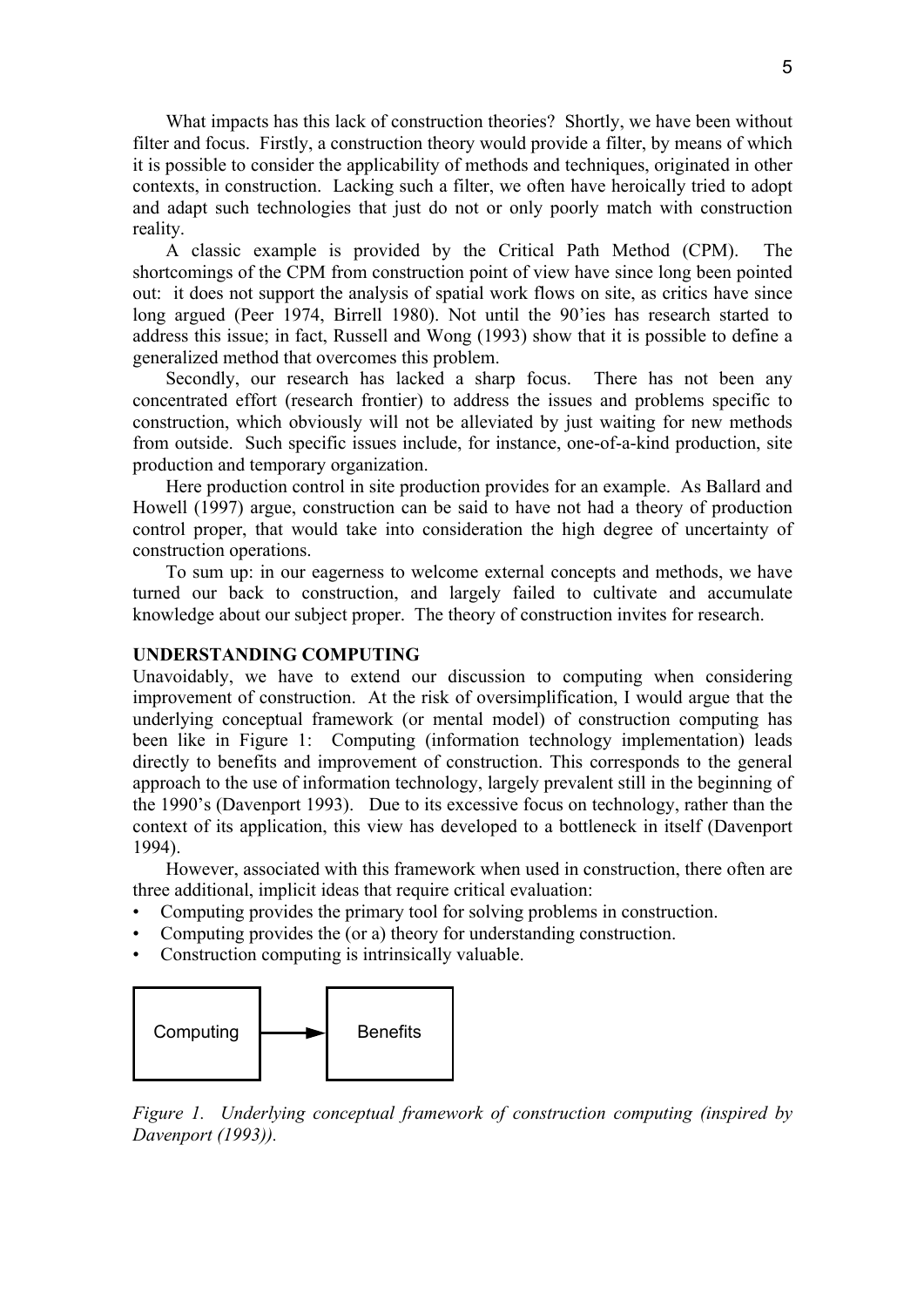These underlying ideas (space does not allow here to justify their existence) may cause the following problems, discussed recently by construction observers:

- Other, non-computer means for improving processes in construction are not addressed properly, neither in research nor in practice.
- The development of construction theories is practically neglected.
- The selection of research themes does not necessarily serve the needs and opportunities of construction process improvement.

On the generic level of information technology use in management, this model (Fig. 1) is being rejected, thanks to re-engineering. In re-engineering, it is acknowledged that information technology applications do not directly contribute to benefits, but through the intermediation of information processes (Figure 2). Information processes may restrain or amplify the effect of information technology. In re-engineering, the interest is especially focused on the cases where information technology enables a new, widely superior process design.



*Figure 2. Underlying framework of re-engineering (Davenport 1993).*

The interest in re-engineering has rapidly increased in construction research and practice (Betts & Wood-Harper 1994, Ibbs 1994). Indeed, re-engineering has to some extent pointed out the way towards more effective approach to information technology. However, one cannot be fully satisfied with re-engineering as a foundation: it lacks an explicit theory and it takes into consideration only a part of all process improvement/redesign principles and methods.

However, in this regard, interesting direction is given by Fenves (1996) in his recent, noteworthy paper. He calls for a science base of application of information technologies in civil and structural engineering. One component of this science base would deal with the understanding of the processes of planning, design, management, etc. that engineers use:

...we need to agree on an intellectual framework, in order to create a scientific understanding or abstraction of engineering processes in practice.

This can be interpreted as follows: The bottleneck in construction computing is not in deficient capabilities of information technology in general or its specific applications, but in deficient understanding of construction. **-** Also Björk (1997) discusses the need for such a framework.

Thus, what Fenves wants to add to computing research, is understanding related to operations in general and understanding of construction specifically; that is, the previous themes in this paper. Thus, I propose to structure this issue as illustrated in Figure 3. Here it is explicitly acknowledged, that

- all three factors (generic operations management principles, understanding of construction peculiarities, and computing) approaches may bring about changes in information and material processes, and
- these approaches interact with each other.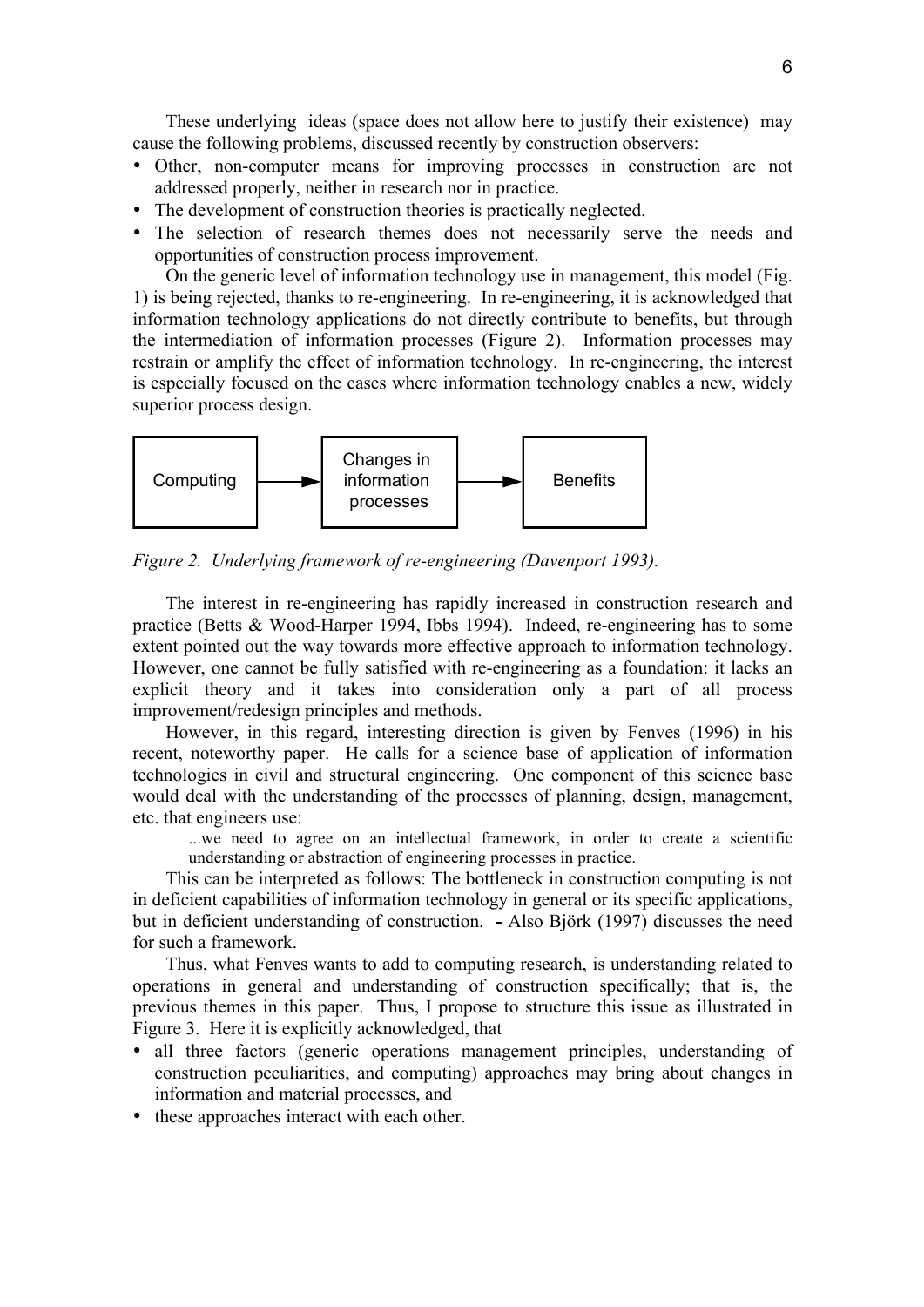

*Figure 3. The interrelations between operations management, construction (science) and computing.*

The way changes and benefits emerge in construction is dependent on the fit between interventions emanating from these three fields. Let us take an example. The transparency of the operational situation is one important principle (originating from lean production) of modern operations management. However, due to construction peculiarities, especially site production of a one-of-a-kind product, it is difficult to implement this principle in practice. But here would computing be very helpful, along with all present possibilities of simulation and visualization. Thus, computer aided transparency is suggested as one part of the implementation of operations management principles. On the other hand, simulation and visualization, when implemented in isolation, have not, to my knowledge, provided any solution because conventional construction management does not stress transparency, and can thus not benefit from it.

Thus, understanding and utilization of the interactions among these three fields are most important.

#### **CONCLUSIONS**

Assume, for a moment, that we could simultaneously observe all the world's construction projects. Over and over, the same scenes would repeat: cost and time overruns are generated; defective building parts are redone or remain as latent defects; construction workers die or are injured in accidents. Why it is so? Can something be done?

Obviously, things could be much better. However, the precondition is that the scientific community focusing on construction takes its job self-confidently and seriously, and creates a science base and a research frontier to support the practical improvement. Integral understanding of operations, construction and computing is needed. Through this understanding, real progress can be achieved.

The ingredients are there, the recipe is there. I think that this is the beginning of a genuine science of construction. That implies that we, as researchers, are on the threshold of a very challenging, fascinating and significant time.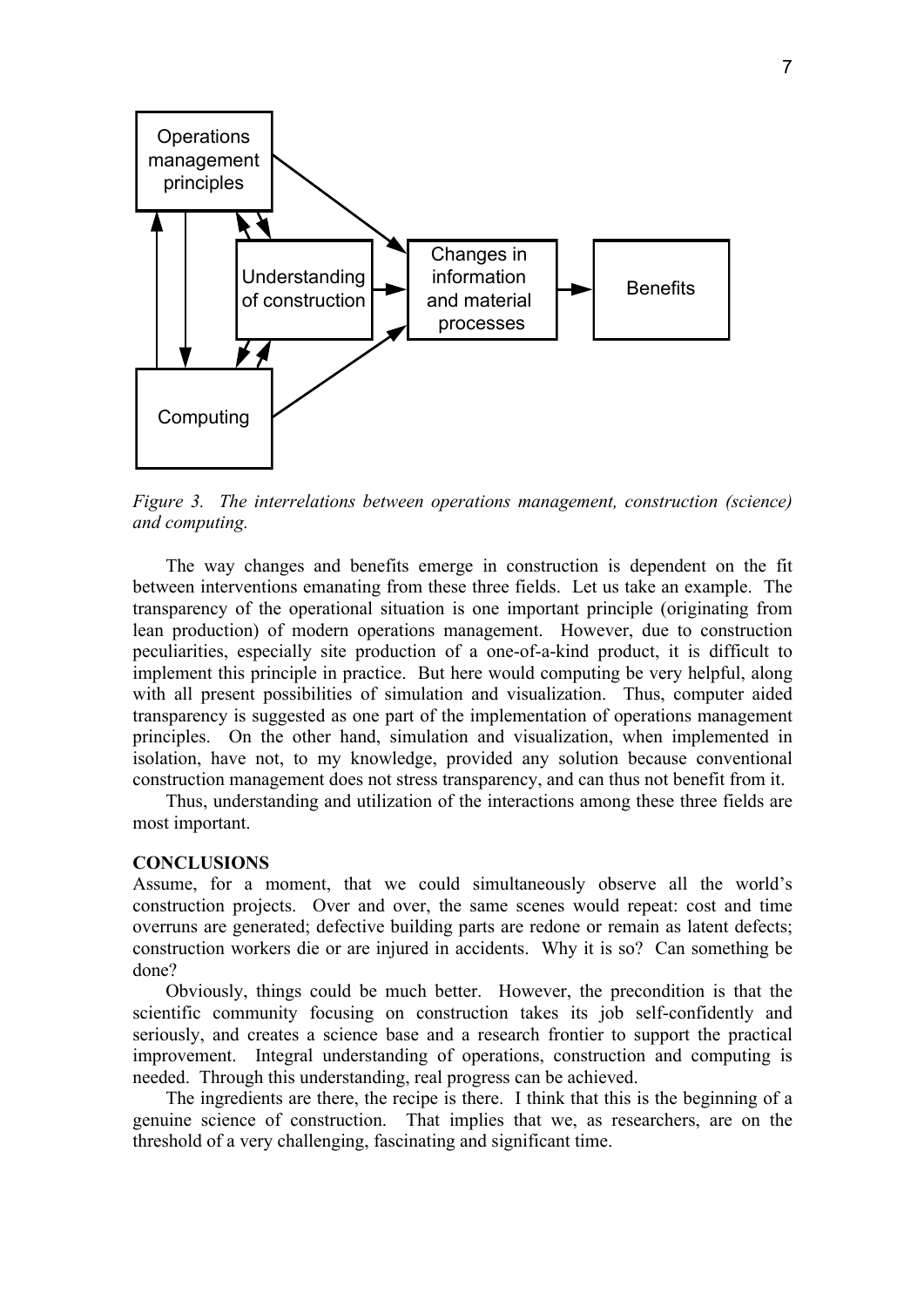#### **REFERENCES**

- Alarcón, Luis (ed.). 1997. *Lean Construction.* Balkema, Rotterdam. 497 p. ISBN 90 5410 648 4
- Anon. 1921. Report on Elimination of Waste in Industry. *Mechanical Engineering*, September, pp. 579 - 583.
- Ballard, G. & Howell, G. 1997. *Shielding Production: An Essential Step in Production Control.* Technical Report No. 97-1, Construction Engineering and Management Program, Department of Civil and Environmental Engineering, University of California, Berkeley. 15 p.
- Betts, M. & Wood-Harper, T. 1994. Re-engineering construction: a new management research agenda. *Construction Management and Economics,* 12, 551 - 556.
- Birrell, George. 1980. Construction Planning Beyond the Critical Path. *Journal of the Construction Division*, Vol. 106, No. CO3, pp. 389 - 407.
- Björk, Bo-Christer. 1997. INFOMATE: A framework for discussing information technology applications in construction. CIB Working Commisssion W78 workshop *"Information Technology Support for Construction Process Reengineering*", Cairns, July 9 - 11, 1997. 18 p.
- Clark, Wallace. 1922. Relieving Industry of Burden. *Mechanical Engineering*, December, pp. 819 - 820.
- Davenport, Thomas H. 1994. Saving IT's Soul: Human-Centered Information Management. *Harvard Business Review*, March-April, pp. 119 - 131.
- Davenport, Thomas H. & Short, James E. 1990. The New Industrial Engineering: Information Technology and Business Process Redesign. *Sloan Management Review*, Summer, pp. 11 - 27.
- Fenves, S.J. 1996. The penetration of information technologies into civil and structural engineering design: state-of-the-art and directions toward the future. *Information Representation and Delivery in Civil and Structural Engineering Design.* Ed. by B. Kumar and A. Retik. Civil Comp Press, Edinburgh. Pp. 1-5.
- Gilbreth, Frank B. and Gilbreth, L.M. 1922. Process Charts and Their Place in Management. *Mechanical Engineering*, January, pp. 38 - 41, 70.
- Grubbström, Robert W. 1995. Modelling production opportunities an historical overview. *Int. J. Production Economics*, 41, 1-14.
- Halpin, Daniel W. 1993. Process-Based Research to Meet the International Challenge. *J. Constr. Engrg. and Mgmt*., 119(3) 417 - 425.
- Hammer, Michael. 1990. Reengineering Work: Don't Automate, Obliterate. *Harvard Business Review*, July-August, p. 104.
- Ibbs, C.W. 1994. Reengineering Construction Work Processes. *The International Journal of Construction Information Technology*, Vol. 2, No 4, pp. 27 - 47.
- Koskela, L. 1996. Towards the Theory of (Lean) Construction. *Proceedings of the Fourth Annual Conference of the International Group for Lean Construction.* August 26 - 27, 1996, Birmingham.
- Koskela, L. & Huovila, P. 1997. *Foundations of concurrent engineering.* Paper presented at the 1st International Conference on Concurrent Engineering in Construction, July 3-4, 1997.
- Kusiak, A. (Ed.) 1993. *Concurrent Engineering: Automation, Tools, and Techniques.* John Wiley & Sons.
- Laufer, Alexander & Tucker, R.L. 1987. Is construction project planning really doing its job? A critical examination of focus, role and process. *Construction Management and Economics*, 5, 243 - 266.